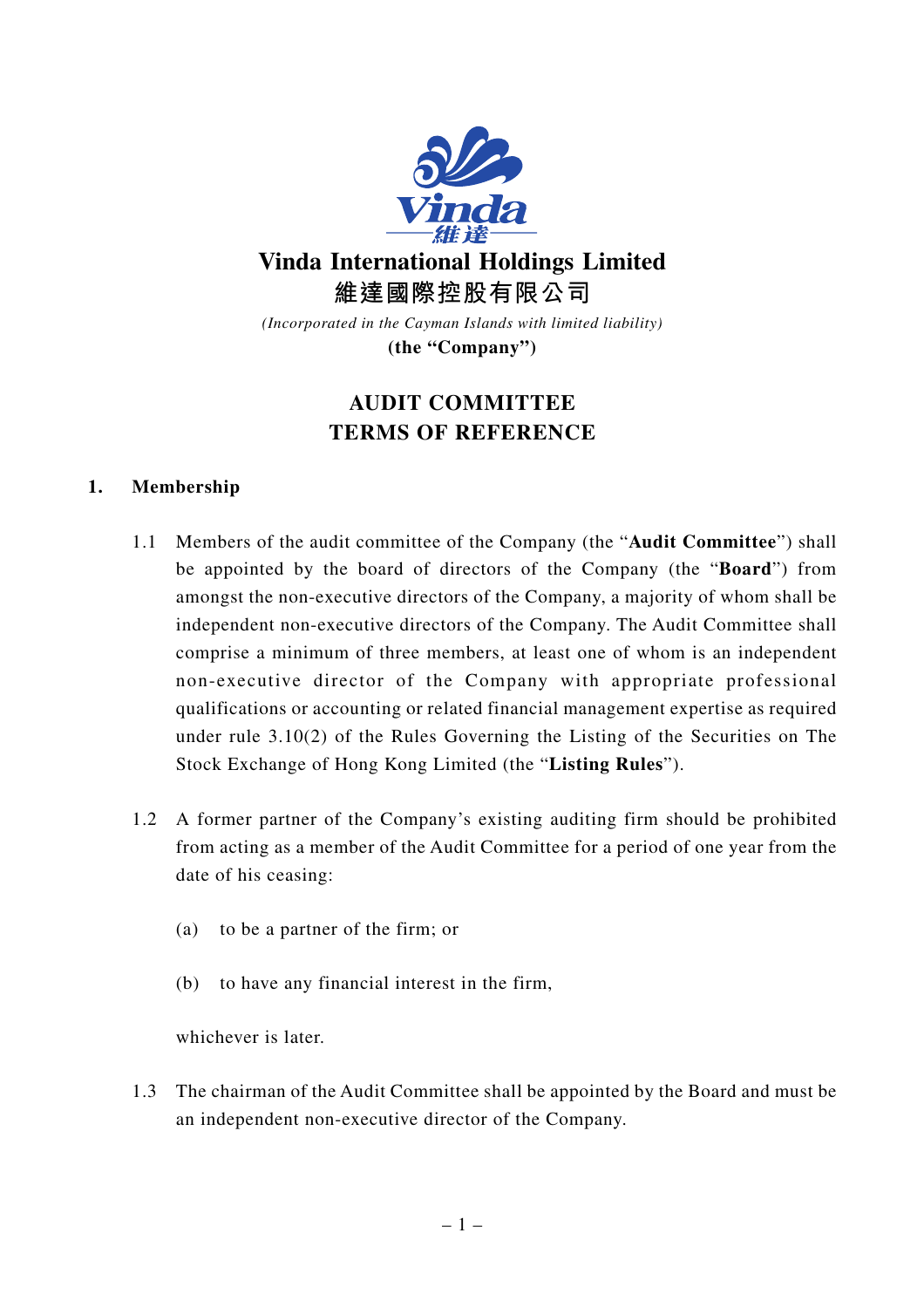- 1.4 The appointment of the members and the secretary of the Audit Committee may be revoked, or additional members may be appointed to the Audit Committee by separate resolutions passed by the Board
- 1.5 A member of the Audit Committee departing from the Company or ceasing to be a director of the Company shall upon such cessation immediately and automatically cease to be a member of the Audit Committee.

#### **2. Secretary**

The company secretary of the Company shall be the secretary of the Audit Committee (the "**Secretary**").

#### **3. Frequency of meetings**

Meetings of the Audit Committee shall be held at least three times every year to consider, among other things, the Company's financial statements, quarterly, half-yearly and annual report. The external auditor may request the Chairman of the Audit Committee to convene a meeting, if they consider that one is necessary.

#### **4. Notice of meetings**

- 4.1 Unless otherwise agreed by all the Audit Committee members, a meeting of the Audit Committee shall be called with at least three days' prior notice specifying the date, time and venue/method of the meeting.
- 4.2 A member of the Audit Committee may at any time request the Secretary to summon a meeting of the Audit Committee. Notice shall be given to each member of the Audit Committee orally in person or in writing or by telephone or by facsimile or electronic transmission at the telephone number or facsimile number or address or e-mail address from time to time notified to the Secretary by such member of the Audit Committee or by such other means as the members may from time to time determine. Any notice given orally shall be confirmed in writing.
- 4.3 Audit Committee meetings shall be convened by the Secretary.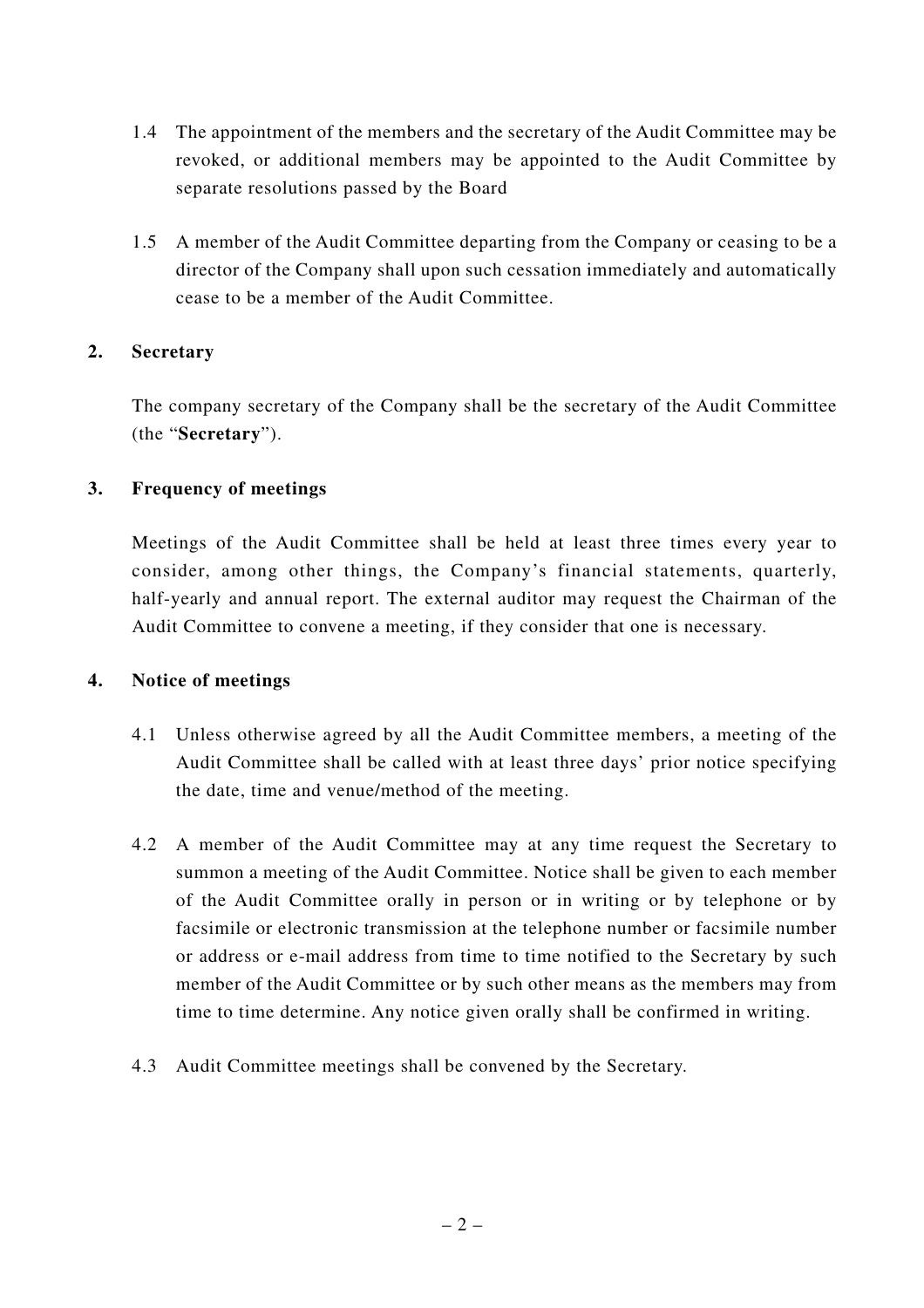4.4 Unless waived by all members of the Audit Committee, an agenda of the matters to be discussed shall be sent to each member of the Audit Committee at least three days before the date of the meeting. Meeting documents including such meeting agenda shall be sent to the members of the Audit Committee and other appropriate attendees at the same time.

# **5. Proceedings of meetings**

- 5.1 The quorum of an Audit Committee meeting shall be two members of the Audit Committee. A meeting chairman should be elected if the Audit Committee chairman cannot attend the meeting.
- 5.2 Members of the Audit Committee may participate in a meeting of the Audit Committee by means of a conference telephone or other communications equipment through which all persons participating in the meeting can hear each other and participation in a meeting pursuant to this provision shall constitute presence in person at such meeting.
- 5.3 The Chief Financial Officer, the Head of Internal Audit (or any officer(s) assuming the relevant functions but having a different designation) and a representative of the external auditors shall normally attend meetings of the Audit Committee. The executive directors of the Company shall also have the right of attendance but they shall not be counted towards the quorum and are not entitled to vote at such meetings.
- 5.4 Resolutions proposed at any Audit Committee meeting shall be passed by the majority of the members present at the meeting. In the case of an equality of votes, chairman of the Audit Committee shall have the casting vote.

#### **6. Written resolutions**

Subject to the Listing Rules and the articles of association of the Company, resolutions of the Audit Committee may be passed by all members of the Audit Committee in writing.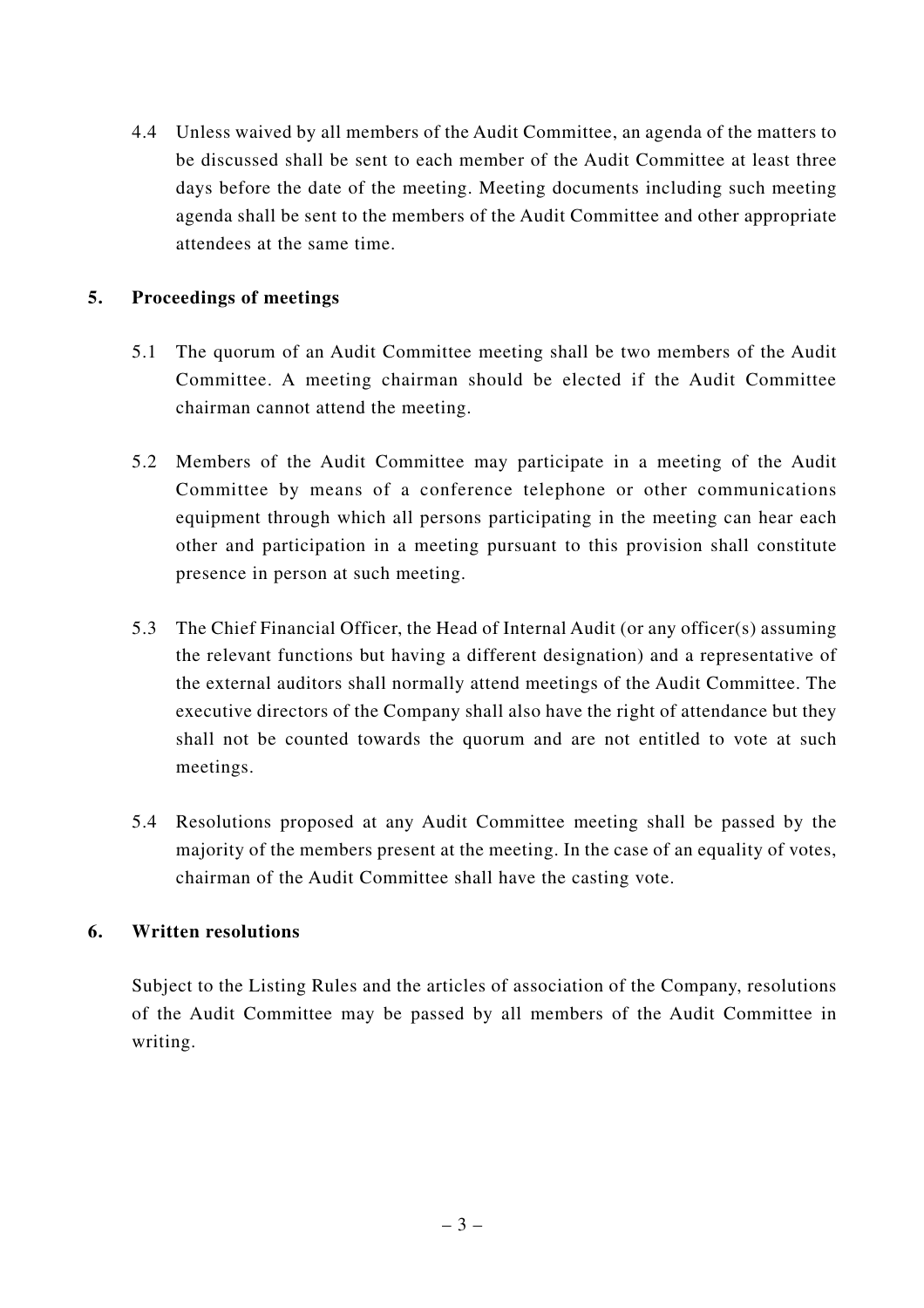# **7. Authority**

The Audit Committee may exercise the following powers:

- (a) to seek any information it requires from any employee of the Company and its subsidiaries (collectively, the "**Group**") and any professional advisers (including auditors), to require any of them to prepare and submit reports and to attend meetings of the Audit Committee and to supply information and answer questions raised by the Audit Committee;
- (b) to monitor whether the Group's management has, in the performance of its duties, infringed any policies set by the Board or any applicable law, regulation and code (including the Listing Rules and other rules and regulations from time to time laid down by the Board or a committee thereof);
- (c) to investigate all suspected fraudulent acts involving the Group and request management to make investigation and submit reports;
- (d) to review the Group's internal control procedures and system;
- (e) to review the performance of the Group's employees in the accounting and internal audit department;
- (f) to make recommendations to the Board for the improvement of the Group's internal control procedures and system;
- (g) to request the Board to convene a shareholders' meeting for the purposes of revoking the appointment of any director and to dismiss any employee if there is evidence showing that the relevant director and/or employee has failed to discharge his/her duties properly;
- (h) to request the Board to take all necessary actions, including convening a special general meeting, to replace and dismiss the auditors of the Group; and
- (i) to obtain outside legal or other independent professional advice and to secure the attendance of independent third parties with relevant experience and expertise, if it considers this necessary.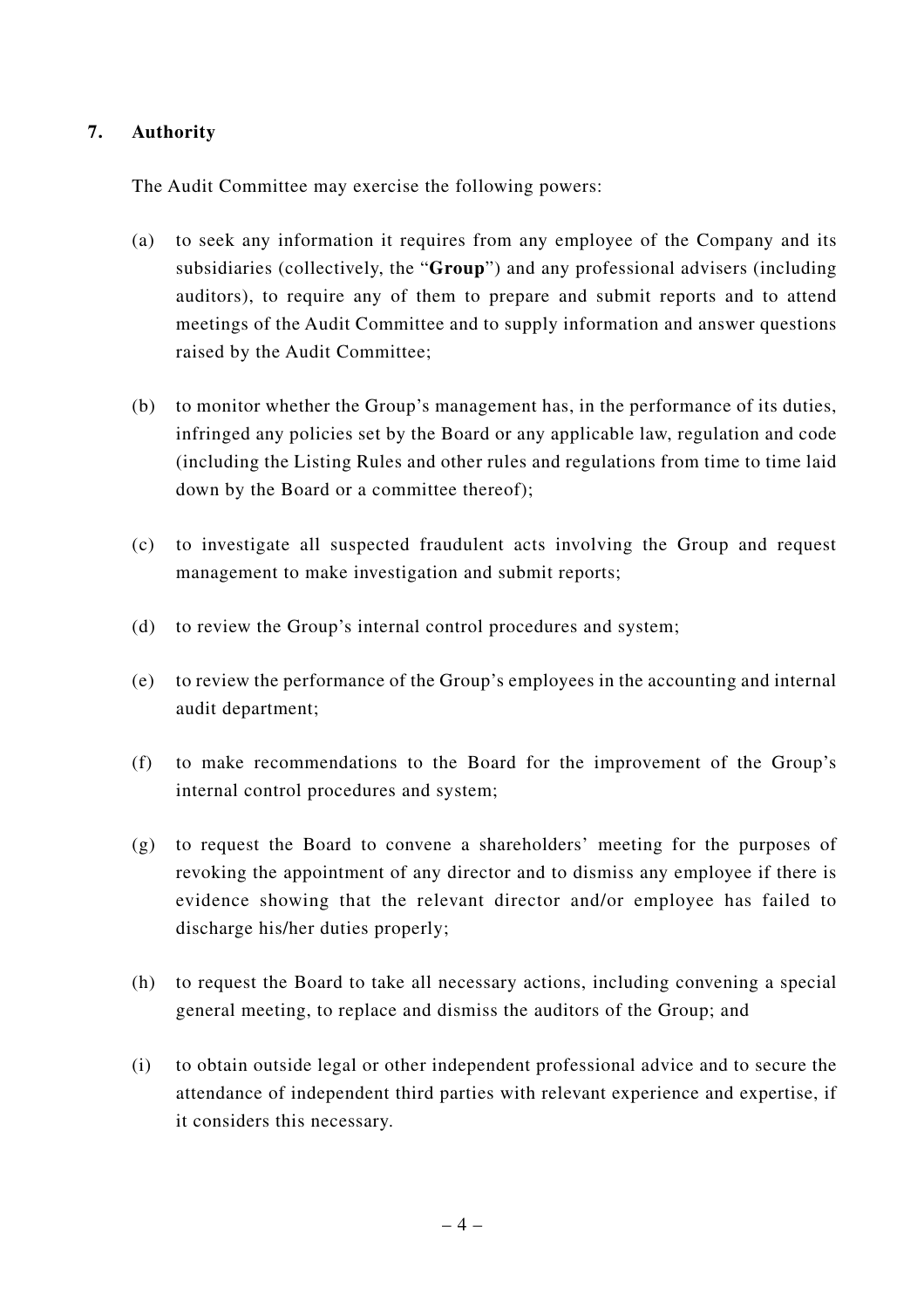#### **8. Responsibilities and duties**

The responsibilities and duties of the Audit Committee shall be:

#### *A. Relationship with the Company's auditors*

- (a) to be primarily responsible for making recommendations to the Board on the appointment, reappointment and removal of the external auditor, and to approve the remuneration and terms of engagement of the external auditor, and any questions of its resignation or dismissal;
- (b) to review and monitor the independence and objectivity of the external auditor. The Audit Committee shall:
	- (i) consider the relationship between the Company and/or the directors of the Company and the external auditors; and
	- (ii) meet with the external auditor, at least twice a year, in the absence of management of the Company, to discuss matters relating to the audit fees, any issues arising from the audit and any other matters the external auditors or the Audit Committee may wish to raise.
- (c) to review and monitor the effectiveness of the audit process in accordance with applicable standards. The Audit Committee shall discuss with the external auditors the nature and scope of the audit and reporting obligations before the audit commences;
- (d) to develop and implement policy on engaging an external auditor to supply non-audit services. For this purpose, "external auditors" includes any entity that is under common control, ownership or management with the audit firm or any entity that a reasonable and informed third party knowing all relevant information would reasonably conclude as part of the audit firm nationally or internationally. The Audit Committee shall report to the Board, identifying and making recommendations on any matters where action or improvement is needed; and
- (e) to review the external auditor's management letter and management's response;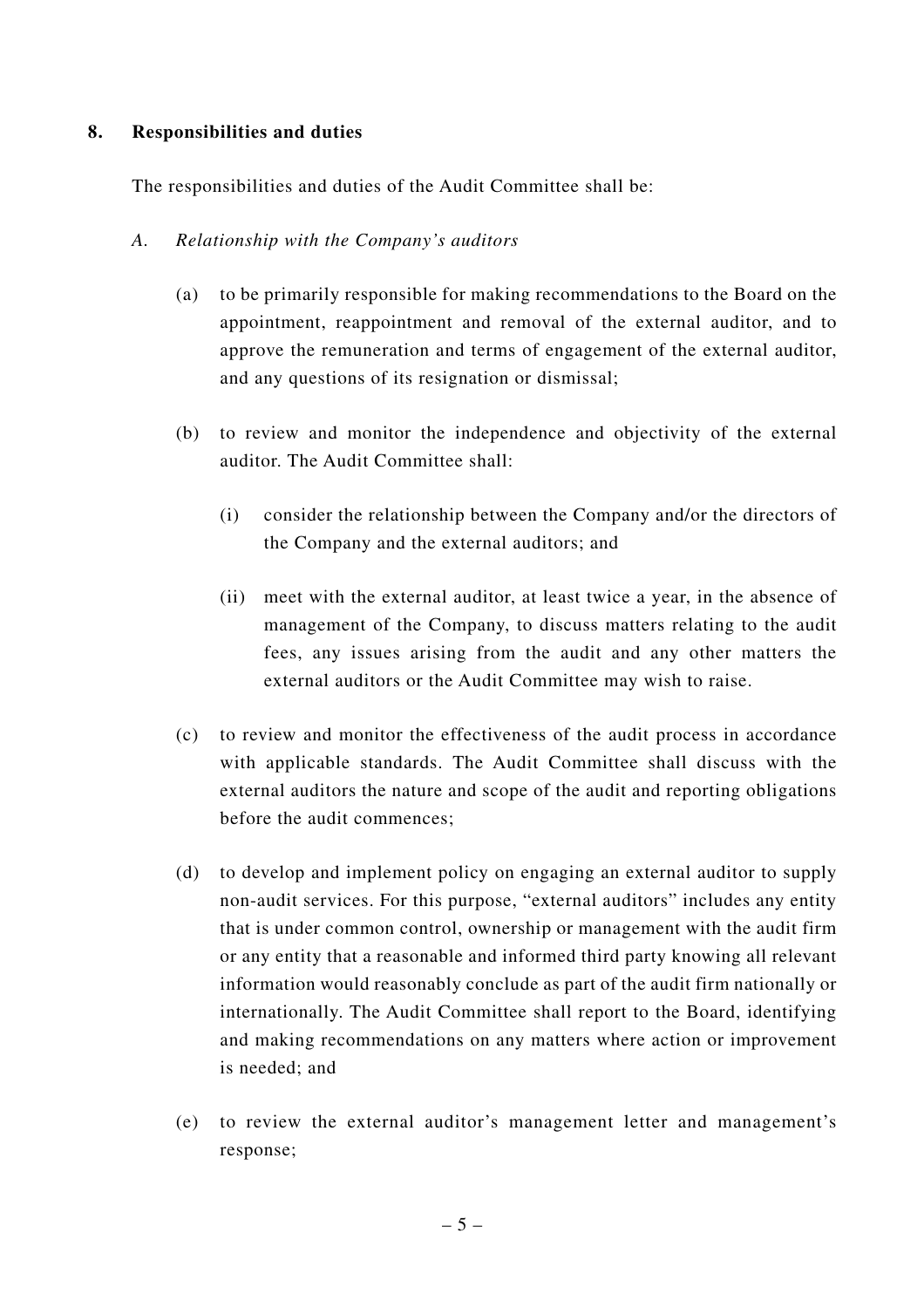#### *B. Review of financial information of the Company*

- (a) to monitor integrity of financial statements of the Company and the Company's annual report and accounts, half-year report and, if prepared for publication, quarterly reports, and to review significant financial reporting judgments contained in them. In reviewing these reports before submission to the Board, the Audit Committee should focus particularly on:
	- (i) any changes in accounting policies and practices;
	- (ii) major judgmental areas;
	- (iii) significant adjustments resulting from the audit;
	- (iv) the going concern assumption and any qualifications;
	- (v) compliance with accounting standards;
	- (vi) compliance with the Listing Rules and other legal requirements in relation to financial reporting;
	- (vii) the fairness and reasonableness of any connected transaction and the impact of such transaction on the profitability of the Group;
	- (viii) whether all relevant items have been adequately disclosed in the Group's financial statements and whether the disclosure gives a true and fair view of the Group's financial conditions; and
	- (ix) the cashflow position of the Group;
- (b) with regard to the duties set out in paragraph 8.B(a) above, members of the Audit Committee should liaise with the Board, senior management and the person appointed as the qualified accountant of the Company, and to meet, at least twice a year, with the external auditors; and
- (c) with regard to the duties set out in paragraph 8.B(a) above, to consider any significant or unusual items that are, or may need to be, reflected in such reports and accounts, and must give due consideration to any matters that have been raised by the Company's qualified accountant, compliance officer or auditors;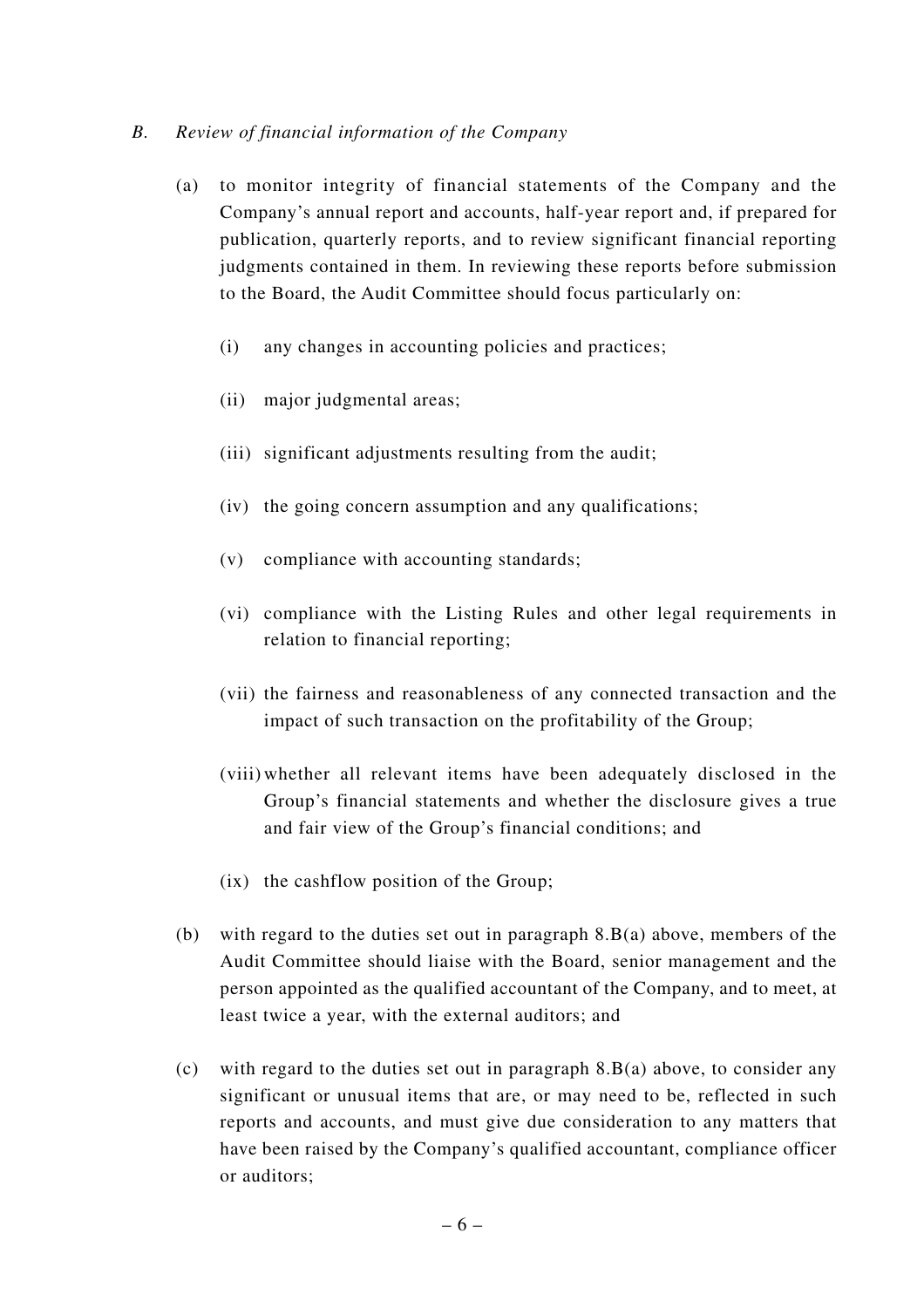- *C. Oversight of the Company's financial reporting system, risk management and internal control procedures*
	- (a) to review the Company's financial controls, risk management and internal control systems;
	- (b) to discuss the risk management and internal control systems with management and ensure that management has performed its duty to have effective systems. This discussion should include the adequacy of resources, staff qualifications and experience, training programmes and budget of the Company's accounting and financial reporting function. The Audit Committee should also oversee management in the monitoring of the risk management and internal control systems on an ongoing basis, and ensure that a review of the effectiveness is conducted at least annually;
	- (c) to consider any major investigations findings on risk management and internal control matters as delegated by the Board or on its own initiative and management's responses to these findings;
	- (d) to review risk management policies and guidelines as advised by the Risk Management Committee of the Company and make recommendations to the Board;
	- (e) to review internal control policies and guidelines and make recommendations to the Board;
	- (f) where an internal audit function exists, to ensure co-ordination between the internal and external auditors, and to ensure that the internal audit function is adequately resourced and has appropriate standing within the Company, and to review and monitor its effectiveness;
	- (g) to review reports from internal auditor and set internal audit plan;
	- (h) to review the Group's financial and accounting policies and practices;
	- (i) to review the external auditor's management letter, any material queries raised by the auditor to management about accounting records, financial accounts or systems of control and management's response; and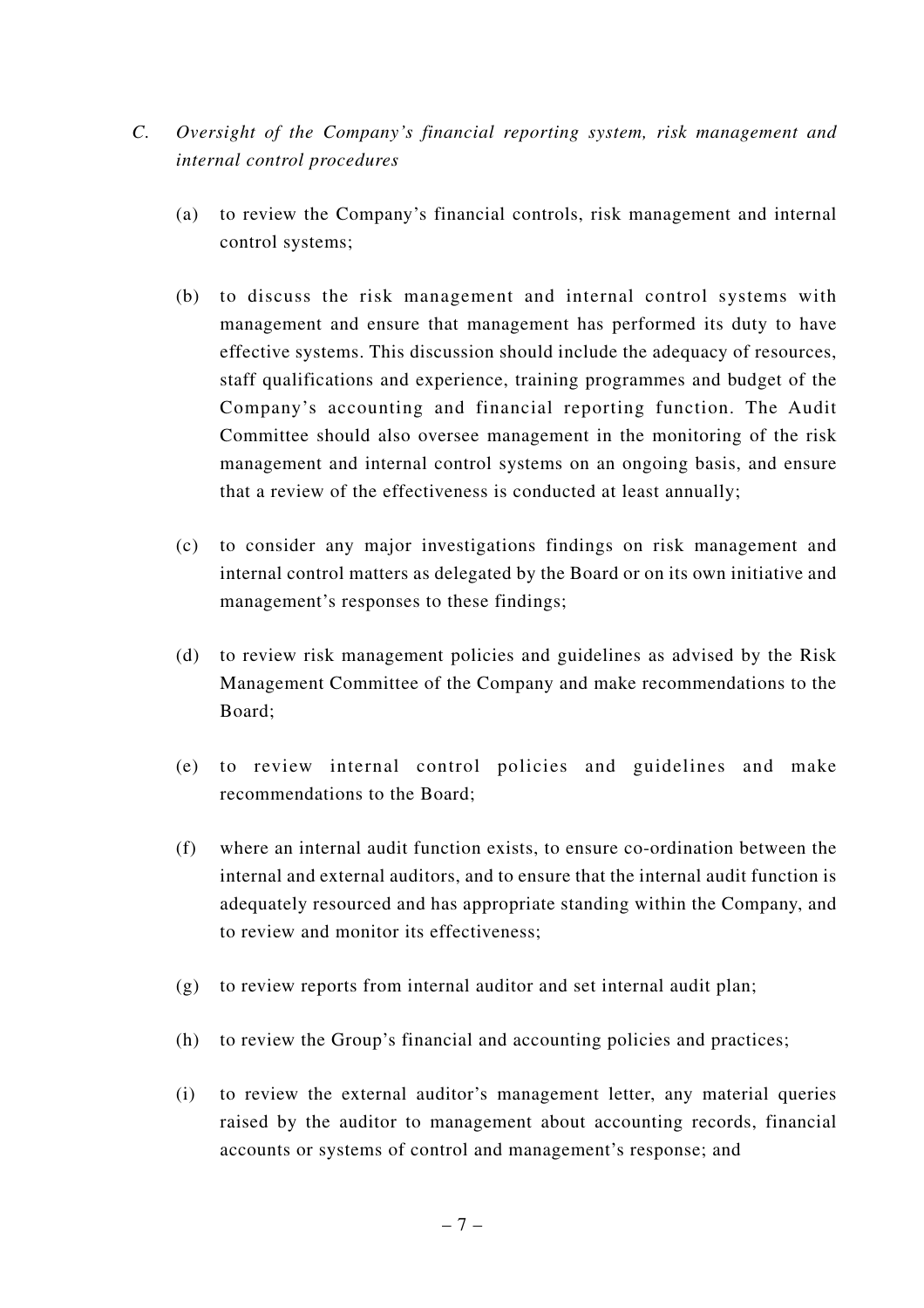- (j) to ensure the Board will provide a timely response to the issues raised in the external auditor's management letter;
- *D Other duties*
	- (a) to report to the Board on the matters set out in the Code Provisions under section C.3 of Appendix 14 to the Listing Rules;
	- (b) to consider other topics, as defined by the Board from time to time;
	- (c) to conduct exit interviews with any director, manager, Chief Financial Officer or internal control manager upon his resignation in order to ascertain the reasons for his departure;
	- (d) to consider the Board's recommendation of the appointment of any person to be an Audit Committee member, a company secretary, auditors and accounting staff either to fill a casual vacancy or as an additional Audit Committee member, company secretary, auditors and accounting staff or the Board's recommendation for the dismissal of any of them;
	- (e) to review arrangements which employees of the Company can use, in confidence, to raise concerns about possible improprieties in financial reporting, internal control or other matters. The Audit Committee should ensure that proper arrangements are in place for fair and independent investigation of these matters and for appropriate follow-up action;
	- (f) to act as the key representative body for overseeing the Company's relations with the external auditor;
	- (g) to report back to the Board on its decisions or recommendations, unless there are legal or regulatory restrictions on their ability to do so (such as a restriction on disclosure due to regulatory requirements);
	- (h) to do such things to conform to any requirement, direction, and regulation that may from time to time be prescribed by the Board or contained in the constitution of the Company or imposed by the Listing Rules or applicable law; and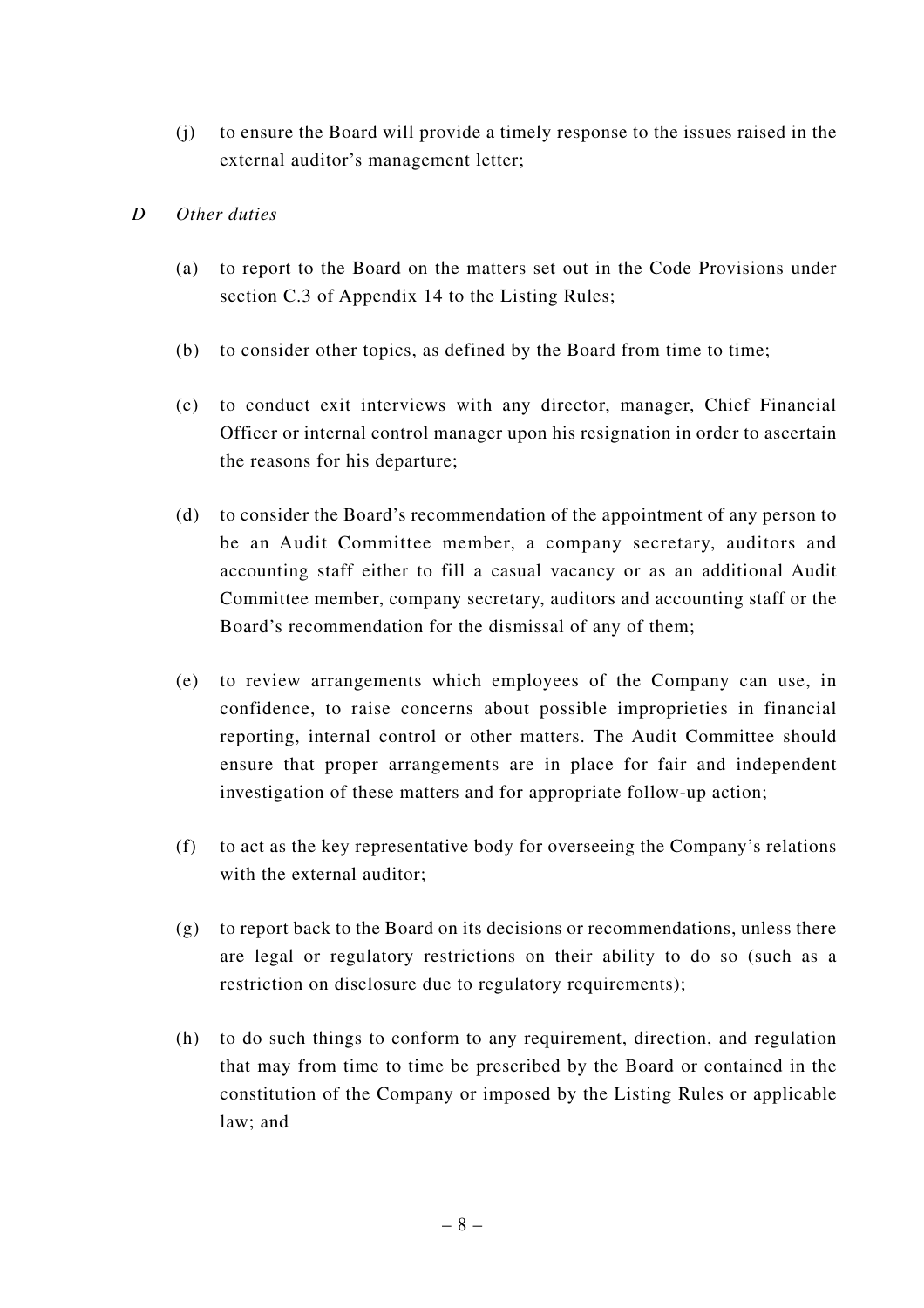(j) to make available its terms of reference explaining its role and the authority delegated to it by the Board by including them on the website of The Stock Exchange of Hong Kong Limited and the Company's website. The terms of reference of the Audit Committee should be provided upon request and the role and function of the Audit Committee shall be explained in the corporate governance report of the Company.

#### **9. Minutes of meetings**

- 9.1 The Secretary shall record all proceedings and resolutions of all meetings of the Audit Committee, including the names of those attended and present, in the minutes of the meetings, prepare and keep full minutes recording in sufficient detail the matters considered and decisions reached, including any concerns raised by directors or dissenting views expressed.
- 9.2 The Secretary shall circulate the draft and final versions of minutes of meetings and all written resolutions of the Audit Committee to all members of the Audit Committee for their comment and records within reasonable time after the meeting or the passing of the written resolutions.

#### **10. Continuing application of the Articles of Association of the Company**

The articles of association of the Company regulating the meetings and proceedings of the Directors so far as the same are applicable and not inconsistent with the provisions of these Terms of Reference shall apply to regulate the meetings and proceedings of the Audit Committee.

#### **11. Powers of the Board**

The Board may, subject to compliance with the articles of association of the Company and the Listing Rules, amend, supplement and revoke these Terms of Reference and/or any resolution passed by the Audit Committee provided that no amendments to or revocation of these Terms of Reference and/or any resolution passed by the Audit Committee shall invalidate any prior act and resolution of the Audit Committee which would have been valid if these Terms of Reference or resolution had not been amended or revoked.